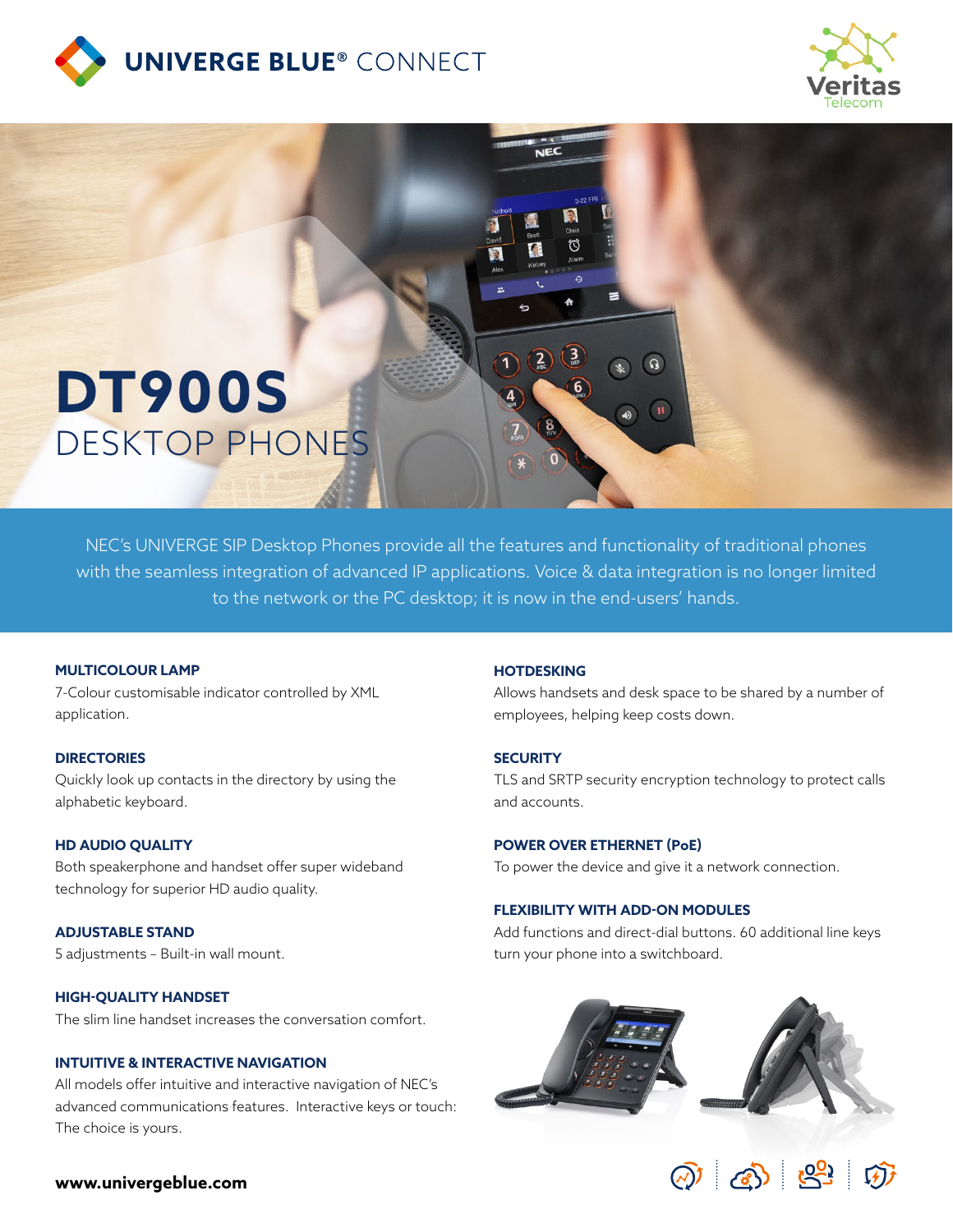

|                                        | <b>DT900S SIP DESKTOP PHONES</b> |                                                                                                              |                                                                          |                                               |  |  |
|----------------------------------------|----------------------------------|--------------------------------------------------------------------------------------------------------------|--------------------------------------------------------------------------|-----------------------------------------------|--|--|
| Features                               | Model                            | <b>DT920S</b>                                                                                                | <b>DT920S</b>                                                            | <b>DT930S</b>                                 |  |  |
| Characteristics                        | Version                          | 6 button                                                                                                     | Self-labelling                                                           | <b>Touch Panel</b>                            |  |  |
|                                        | Colour                           | Black                                                                                                        |                                                                          |                                               |  |  |
|                                        | Dimension (W×H×D) mm             | 181x243x133                                                                                                  |                                                                          |                                               |  |  |
|                                        | Weight (kg)                      | $0,8$ kg<br>$0,9$ kg<br>$0,9$ kg                                                                             |                                                                          |                                               |  |  |
|                                        | Power Feeding                    | PoE Class 1 (3.6W)                                                                                           | PoE Class 1 (3.75W)                                                      | POE Class 2 (4.32W)<br>AC Adapter (Local)     |  |  |
| Adjustable stand                       | Tilt Angle                       | ✔ 5 Steps (25°, 32°, 39°, 46°, 55°)                                                                          |                                                                          |                                               |  |  |
| <b>LCD Display</b>                     | <b>LCD</b>                       | Monochrome; 168x41 (dots)                                                                                    | 3.5 inch Colour<br>Resolution 320 x 240                                  | 4.3"; Colour (TFT Type)<br>Resolution 480x272 |  |  |
|                                        | <b>LCD Backlit</b>               | $\checkmark$                                                                                                 |                                                                          |                                               |  |  |
|                                        | Home Screen UI                   | Classic Mode                                                                                                 | Portal Mode                                                              | Portal Mode                                   |  |  |
|                                        | Screen Saver                     | $\blacksquare$                                                                                               | ✓                                                                        | ✓                                             |  |  |
|                                        | Turn Off Display                 | $\checkmark$                                                                                                 |                                                                          |                                               |  |  |
| Keys                                   | Ten Key Backlit                  | $\blacksquare$<br>$\checkmark$ (orange)                                                                      |                                                                          |                                               |  |  |
|                                        | Soft Key                         | $(4 \text{ keys})$                                                                                           | $\checkmark$ (4 keys on panel)                                           |                                               |  |  |
|                                        | Programmable Key                 | 6                                                                                                            | 32                                                                       |                                               |  |  |
|                                        | Cursor Key                       | $\checkmark$<br>No                                                                                           |                                                                          |                                               |  |  |
| XML browser<br>(XML Open<br>interface) | Display Text and Image           | $\checkmark$                                                                                                 |                                                                          |                                               |  |  |
|                                        | <b>LED Control</b>               | ✓                                                                                                            |                                                                          |                                               |  |  |
|                                        | Photo Frame                      | No                                                                                                           |                                                                          |                                               |  |  |
|                                        | Push                             | $\checkmark$                                                                                                 |                                                                          |                                               |  |  |
|                                        | RTP Streaming                    | $\checkmark$                                                                                                 |                                                                          |                                               |  |  |
| Incoming Call Lamp                     | MWI LED                          | Standard Size, 3 colours<br>(red, green, yellow)                                                             | Wide size, 7 colours<br>(red, green, blue, yellow, cyan, magenta, white) |                                               |  |  |
| Network                                | LAN                              | 2-Port, 10BASET/100BASETX/1000BASE-T, Full-Duplex/Half-Duplex,<br>Auto Negotiation/Fixed (Except 1000BASE-T) |                                                                          |                                               |  |  |
|                                        | IP Addressing                    | Sets via DHCP Server/Sets Statically                                                                         |                                                                          |                                               |  |  |
|                                        | QoS                              | ToS (IP Precedence, Diffserv)                                                                                |                                                                          |                                               |  |  |
|                                        | Support IP Version               | IPv4/IPv6                                                                                                    |                                                                          |                                               |  |  |
|                                        | <b>DHCP</b>                      | $\checkmark$                                                                                                 |                                                                          |                                               |  |  |
|                                        | Tag VLAN                         | $\checkmark$                                                                                                 |                                                                          |                                               |  |  |
|                                        | PC Port VLAN                     | $\checkmark$                                                                                                 |                                                                          |                                               |  |  |
|                                        | <b>VPN</b>                       | $\checkmark$ (L2TP/IPsec)                                                                                    |                                                                          |                                               |  |  |
|                                        | 802.1X                           | EAP-TLS/EAP-MD5                                                                                              |                                                                          |                                               |  |  |
|                                        | Security                         | SIP/RTP encryption                                                                                           |                                                                          |                                               |  |  |
|                                        | LAN Port Speed                   | 10/100/1000Mbps                                                                                              |                                                                          |                                               |  |  |
|                                        | PC Port Speed                    | 10/100/1000Mbps                                                                                              |                                                                          |                                               |  |  |
| Connections                            | <b>Bluetooth Headset</b>         | $\blacksquare$<br>✓                                                                                          |                                                                          |                                               |  |  |
|                                        | <b>Bottom Option</b>             | $\blacksquare$                                                                                               |                                                                          |                                               |  |  |
|                                        | Side Option                      | $\blacksquare$                                                                                               | $\checkmark$ (DSS)                                                       |                                               |  |  |
|                                        | Headset Jack                     | $\checkmark$ (RJ9)                                                                                           |                                                                          |                                               |  |  |
| Call                                   | Personal Directory               | ✓                                                                                                            |                                                                          |                                               |  |  |
|                                        | System Directory                 | ✓                                                                                                            |                                                                          |                                               |  |  |
|                                        | Call History                     | $\checkmark$                                                                                                 |                                                                          |                                               |  |  |
| Sound                                  | Download Ringtone                | ✓                                                                                                            |                                                                          |                                               |  |  |
|                                        | Handset                          | Wide Band (inc. G722 CODEC)                                                                                  |                                                                          |                                               |  |  |
|                                        | Handsfree                        | Full Duplex                                                                                                  |                                                                          |                                               |  |  |
|                                        | <b>Hold Music</b>                | ✓                                                                                                            |                                                                          |                                               |  |  |
| <b>Optional Support</b>                | Gigabit Ethernet                 | $\checkmark$                                                                                                 |                                                                          |                                               |  |  |
|                                        | Wired Headset                    | $\checkmark$                                                                                                 |                                                                          |                                               |  |  |
|                                        | Electronic Hook Switch (EHS)     | $\checkmark$                                                                                                 |                                                                          |                                               |  |  |

 $\textcircled{2} \text{ } \textcircled{3} \text{ } \textcircled{3} \text{ } \textcircled{4}$